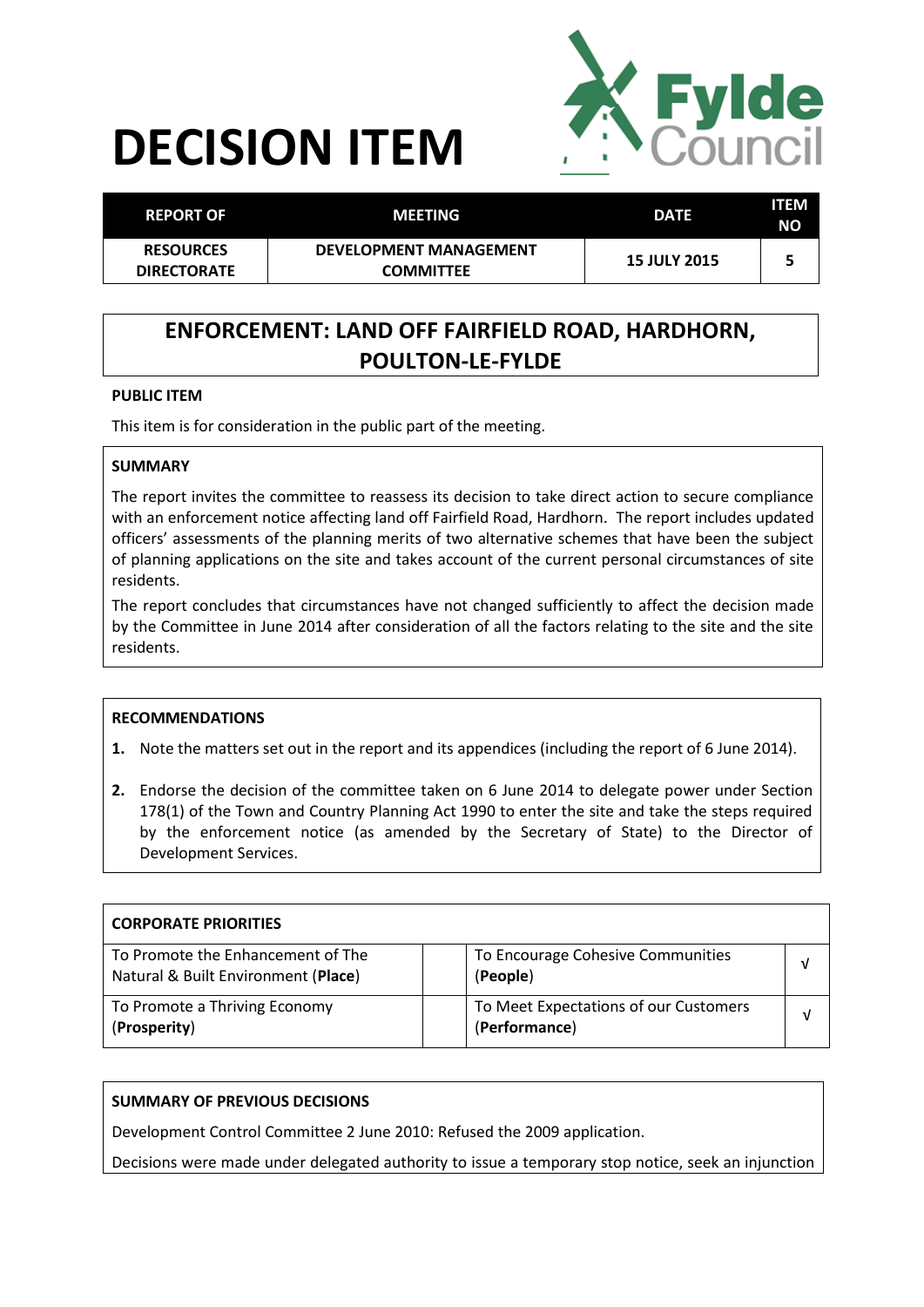and issue the enforcement notice.

Development Management Committee 6 June 2014: Delegated power under Section 178(1) of the Town and Country Planning Act 1990 to enter the site and take the steps required by the enforcement notice (as amended by the Secretary of State) to the Director of Development Services, such power to be exercised not earlier than 21 July 2014.

Development Management Committee 1 April 2015: Refused the second application.

#### **REPORT**

#### **PRELIMINARY**

1. This report uses the following terminology:

*"appeal decision"* means the decision letter of the Secretary of State dated 18 August 2011, together with those parts of the inspector's report referred to in the decision letter and accepted by the Secretary of State

*"convention rights"* means rights under article 8 of, and article 1 of the first protocol to, the European Convention on Human Rights

*"enforcement notice"* means the enforcement notice relating to the site issued by the council on 27 July 2010, as subsequently varied by the Secretary of State for Communities and Local Government on appeal.

*"options"* means the six possible courses of action available to the council to deal with noncompliance with the enforcement notice set out in paragraphs 18 to 23 of the 2014 report

*"second application"* means the planning application reference 14/0490 considered by the committee on 1 April 2015 for change of use to establish a caravan site for occupation by gypsy travellers on part of the site.

*"site"* means the land off Fairfield Road, Hardhorn, shown in the plan below.

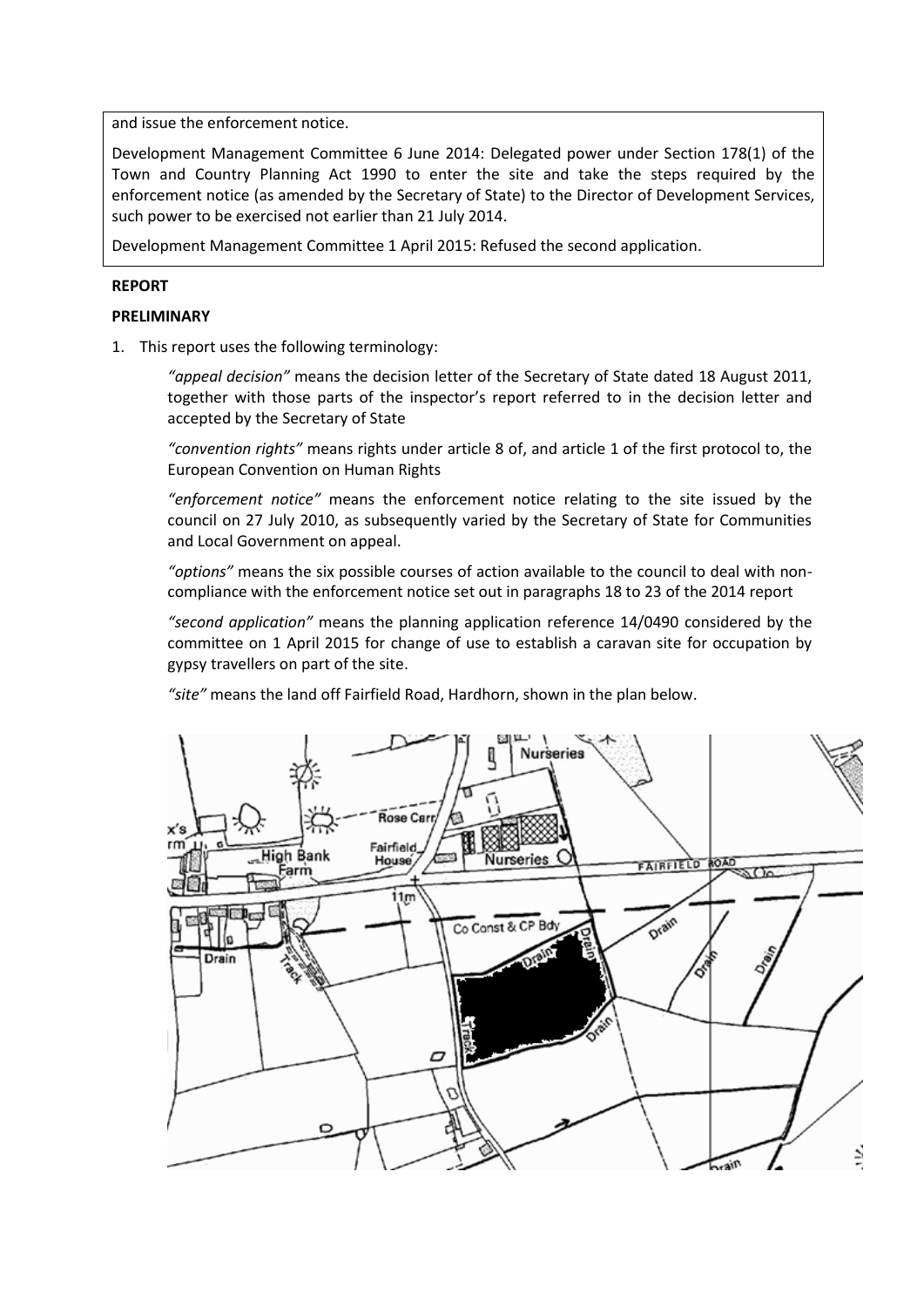*"site residents"* means people living on the site

*"2009 application"* means the application the subject of the appeal decision reference 09/0830

*"2014 decision"* means the decision taken by the committee on June 6 2014 to authorise direct action under section 178(1) of the Town and Country Planning Act 1990 to secure compliance with the enforcement notice, as set out in paragraph 6

*"2014 report"* means the report to the committee meeting on June 6 2014, which the committee considered in making the 2014 decision

- 2. This report invites the committee to reassess the 2014 decision.
- 3. This report is supplementary to the 2014 report, which members must read and consider in conjunction with it. The council is under the same duties with regard to convention rights and equalities (including the public sector equality duty) as were set out in the 2014 report. This includes the important requirement that the best interests of children living on the site must be a primary consideration. Members should note that the likely effect of using direct action to force site residents to leave the site would be that the site residents, including children, would have to lead a roadside existence in at least the short or medium term, with the consequences set out in the 2014 report and its appendices.
- 4. The reassessment of the 2014 decision must have regard to all relevant matters and in particular to the present circumstances of site residents, current planning policy, the existence of the second application and the planning merits of the 2009 application in the light of these matters.

#### **BACKGROUND**

#### **THE 2014 DECISION**

5. The 2014 report set out the options open to the council to respond to non-compliance with the enforcement notice. The non-compliance was the use of the site as a residential caravan site. The notice required (among other things) those responsible to:

*"Cease using the land as a residential caravan site and remove from the land all caravans, sheds, containers and any other structures associated with the use of the land as a residential caravan site."*

and to

*"Remove from the land all equipment, articles and other paraphernalia associated with the use of the land as a residential caravan site.* 

Other requirements of the notice related to the restoration and remediation of the site.

6. The committee made the decision to delegate power to the Director of Development Services to enter the site and take the steps required by the enforcement notice, such power to be exercised not earlier than 21 July 2014.

#### **THE LEGAL CHALLENGE**

- 7. Solicitors acting for some of the site residents submitted a pre-action letter to the Council asking that the 2014 decision be reviewed. They then began judicial review proceedings in the High Court to challenge the 2014 decision on a number of grounds. A further ground was subsequently added to the proceedings concerning the Council's failure to review the 2014 decision in response to the pre-action letter.
- 8. A judicial review can only go to a full hearing if the court gives permission. The court will only give permission for grounds it considers arguable. The court initially refused permission for any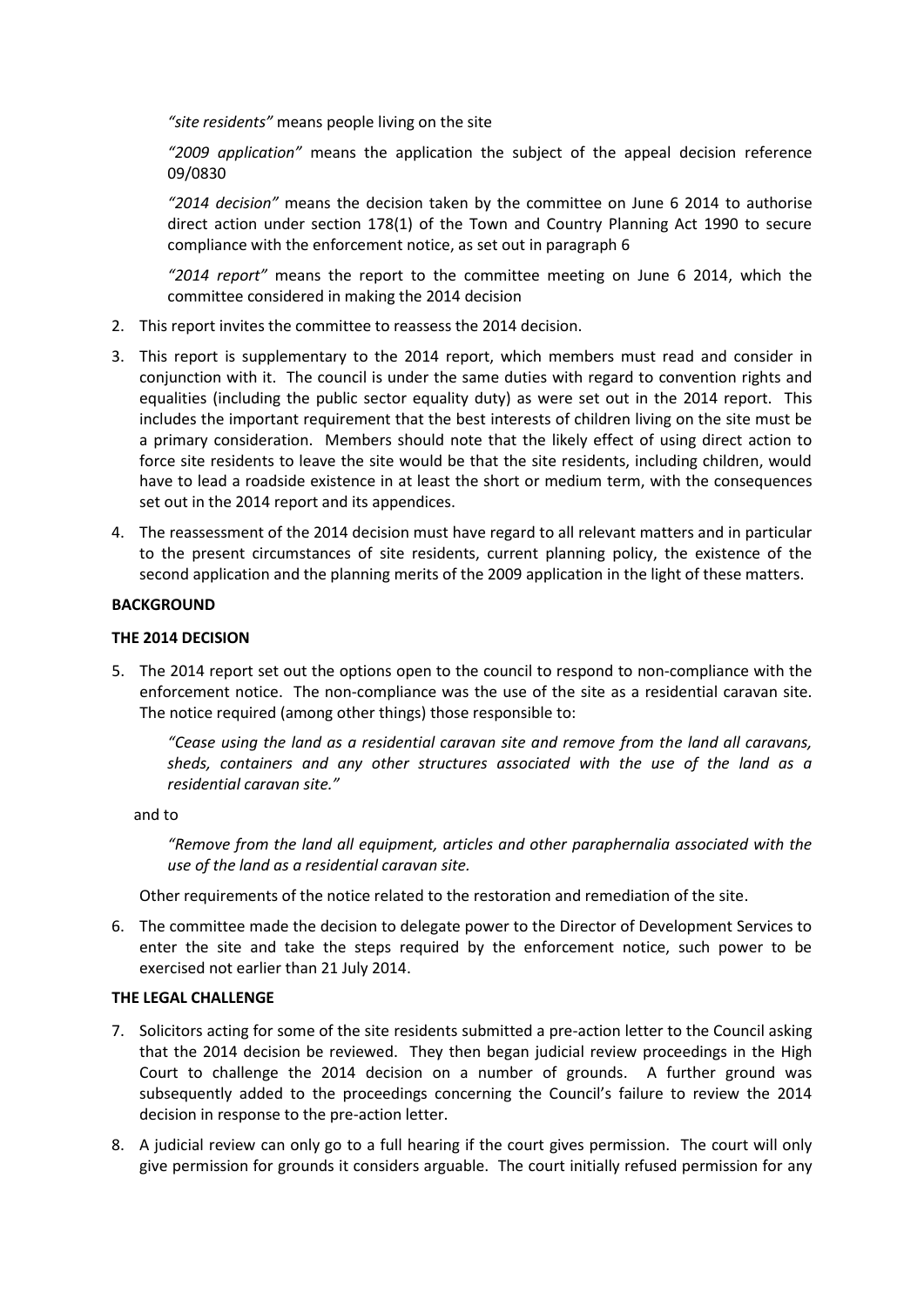of the grounds to go to a hearing, but granted permission when the application was renewed<sup>1</sup>. Permission was given only on some of the grounds<sup>2</sup>. The hearing will be in the High Court on 29 July.

- 9. The grounds on which the court gave permission were (i) that the council erred or misdirected itself in relation to its appraisal of the planning merits, particularly the extent to which planning considerations had changed since the appeal decision and whether the Secretary of State might differ with the council over its assessment of the merits of a temporary permission; and (ii) that the council erred or misdirected itself because the 2014 decision and/or its continuing refusal to review that decision is or are vitiated by reason of the council's failure to address the right question before deciding to use the section 178 direct action power in order the clear the site, namely how long further toleration or temporary permission might be required.
- 10. A number of the grounds for judicial review accepted as arguable by the judge concerned matters that the site residents (through their legal representatives) say the committee should have taken into account in reaching decisions about implementing the enforcement notice, but did not. The council does not accept those contentions and will argue against them at the hearing. Nevertheless, it is sensible and appropriate to review the 2014 decision in the light of those matters and any updated information in advance of the judicial review.

#### **REVIEWING THE JUNE 2014 DECISION**

- 11. Members are required to read or re-read the following:
	- This report

1

- The 2014 report, together with the appendices (collectively, appendix 1 to this report)
- The personal information about site residents previously made available to the committee at the meeting in June 2014 and made available again in relation to the previous agenda item; and
- Any additional or updated personal information about site residents made available in relation to the previous agenda item.
- 12. The information in the 2014 report and its appendices continues to be relevant unless it is updated or amended in this report or its appendices or is obviously out of date.
- 13. The six possible courses of action set out in paragraphs 18 to 23 of the 2014 report continue to be available to the Council to deal with the non-compliance with the enforcement notice. The guidance in the 2014 report concerning the Council's duties under human rights and equalities legislation and, the primacy of the interests of children living on the site continue to apply as set out in the report.
- 14. Members are asked to consider the updated information in this report and its appendices in the context of the possible courses of action set out in paragraphs 18 to 23 of the 2014 report and either (i) endorse the 2014 decision, or (ii) rescind the 2014 decision and instead select one or more alternative compatible options for responding to the ongoing non-compliance with the enforcement notice and delegate appropriate powers to the Director of Development Services or other relevant officers to enable the selected options to implemented.

 $1$  The court takes its initial decision after looking at submissions on paper. A "renewal" of the application is effectively an appeal to a judge against a refusal on the papers.

 $^2$  The grounds on which permission was not given argued that the 2014 decision was incompatible with the travellers' rights under article 8 of the European Convention on Human Rights or was irrational or based on a flawed balancing exercise.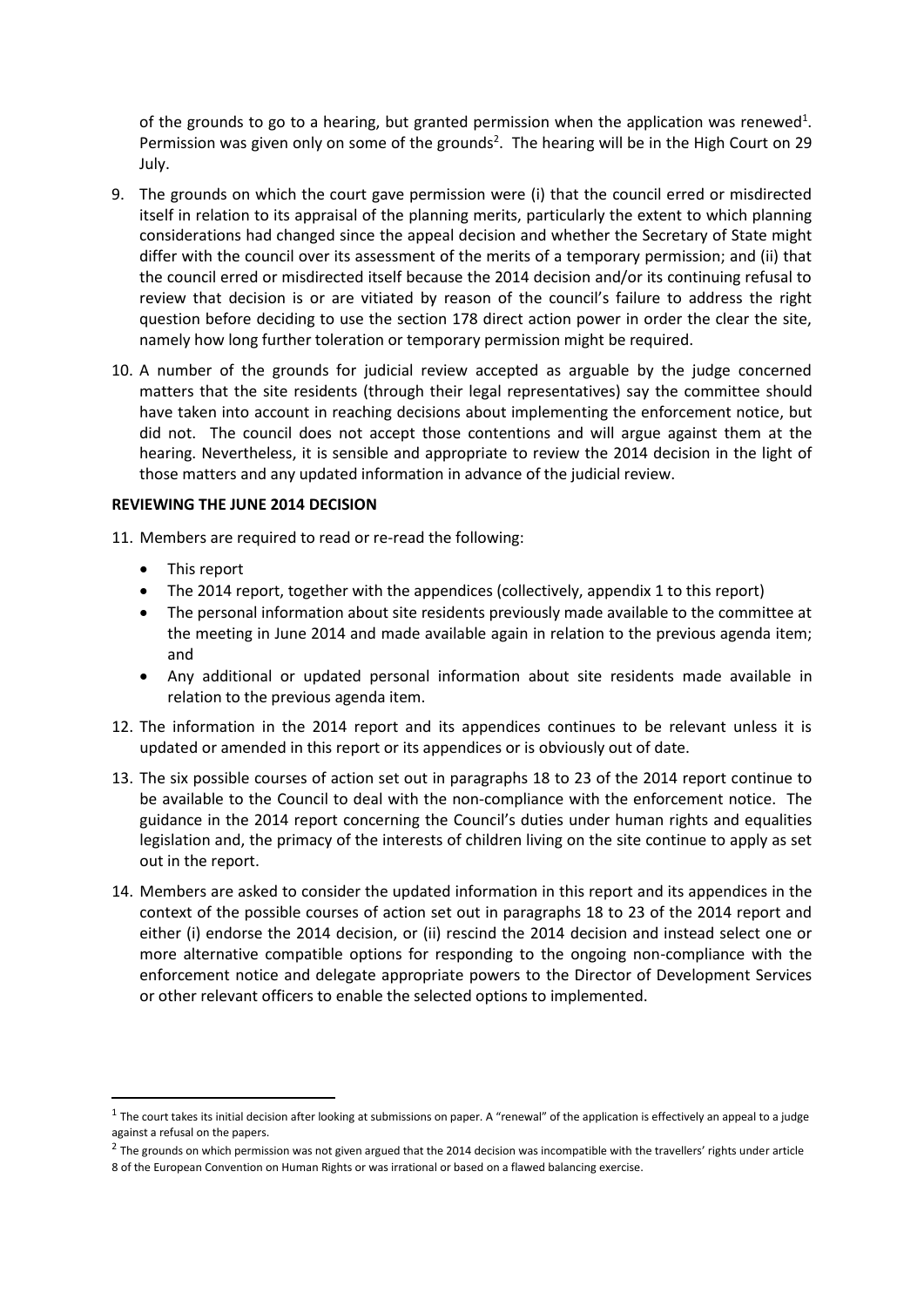#### **POLICY**

- 15. Paragraphs 42-47 of the 2014 report should now be read in the light of the following updated information on planning policy:
- 16. Since the 2014 report was considered by the Committee, there have been no relevant changes in planning policy either at a national or a local level. The Council has, however, resolved to produce a comprehensive Fylde Local Plan to 2032 rather than produce a two part plan, the first of which was proposed to include a criteria based policy and the second part would have included any site allocations to meet identified need.
- 17. The latest assessment of need is contained within the Fylde Coast Authorities Gypsy and Travelling Showpeople Accommodation Assessment September 2014 (GTAA 2014). Whilst this is not local policy, it is an important piece of the evidence base that will inform the development of policy. Within Fylde Borough, the GTAA 2014 establishes a need for an additional 17 pitches between 2014 and 2019 and a total of 26 pitches in the period to 2031.
- 18. Whilst the GTAA 2014 was not available to inform the 2014 report, the draft findings of the GTAA 2014 were emerging and it was acknowledged at paragraph 45 of the 2014 report that "*Early indications are that the study may indicate a need to provide additional pitches in Fylde Borough*." In addition, the appeal decision was taken in the knowledge of the unmet need for Gypsy and Travelling Showpeople's sites in the sub region. As the 2014 decision and the appeal decision both took account of the under provision of Gypsy and traveller pitches within the borough, it is considered that the publication of the GTAA since those decisions were made merely confirms that assumed position at that time and does not materially impact upon the decision that was made. In his appeal decision<sup>3</sup>, the secretary of state considered that a temporary planning permission cannot be justified and that the planning balance would not alter even if substantial weight were given to unmet need.

#### **PERSONAL CIRCUMSTANCES**

19. Paragraphs 48-55 of the 2014 report should now be read in the light of the personal information disclosed in relation to the previous agenda item. Those details are not reproduced in this report because of their personal nature. In summary, however, there appear to have been no material changes to the personal circumstances of the occupiers of the site since the June 2014 decision.

#### **THE SECOND APPLICATION**

**.** 

- 20. At its meeting of April 1 2015, the Development Management Committee considered the second application. The application site extends to 2.4 ha, however, the area to be occupied by the 6 proposed pitches would be 0.55 ha. The remainder of the application site is proposed to remain as "paddock". In terms of pitches, the second application was for six pitches, compared to fifteen pitches on the existing site.
- 21. The committee refused the application, for the following reasons:

*The proposed development will result in an unacceptable level of conflicting traffic movements, with inadequate visibility splay requirements at the junction with Fairfield Road, thereby causing an additional risk to other highway users. Consequently, the development will have a detrimental impact on highway safety and is contrary to criterion 7 of policy HL8 of the Fylde Borough Local Plan* 

 $3$  See paragraph 26 of the Secretary of State's decision letter and paragraph 131 of the inspector's report.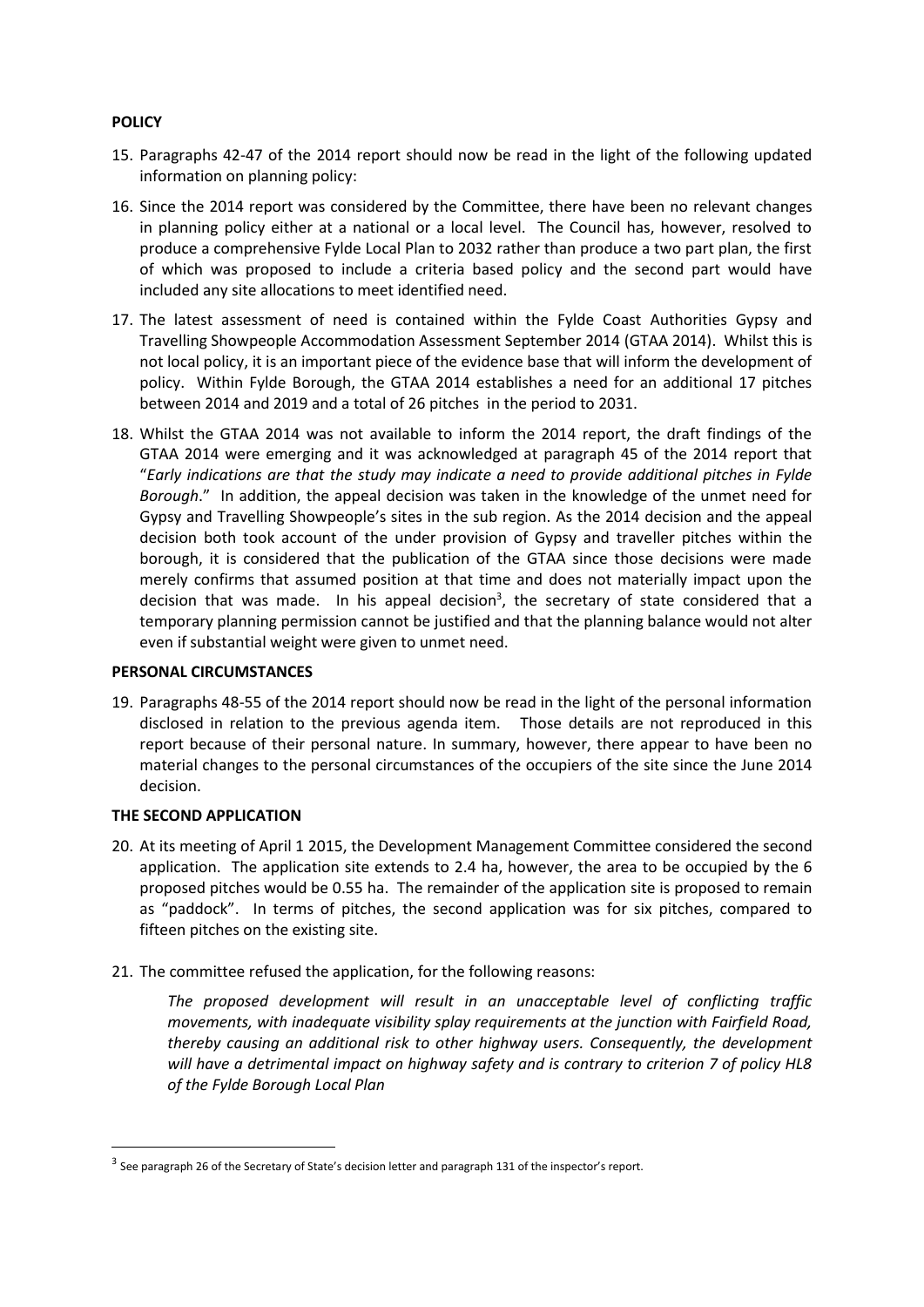*The caravans and travellers' vehicles including commercial vehicles would be visually intrusive and the development as a whole, including the provision of hard surfacing and fencing over part of the site would be harmful to the character and appearance of the area and contrary to the provisions of saved policies SP2 and HL8 of the Adopted Fylde Borough Local Plan.* 

- 22. The applicants have appealed against the committee's decision. A planning inspector or the Secretary of State for Communities and Local Government will decide the appeal. Paragraph 23 sets out the planning officers' assessment of the likely outcome of the appeal insofar as a permanent permission is concerned. Paragraphs 24 to 26 set out the planning officers' assessment of the likely outcome of the appeal specifically in relation to the prospects of a temporary permission being granted.
- 23. When refusing any planning application, the local planning authority must have regard to any potential appeal against the reasons planning permission is refused and so should ensure that any reasons for refusal are robust and justified. If the local planning authority do not consider that it can defend its reasons for refusal, it should not refuse planning permission. Clearly there are occasions on which the decision of the local planning authority is overturned at appeal. In this particular case, regard was had to the appeal decision, which was made by the Secretary of State, in so far as it related to the material considerations appertaining to the second application. An assessment was made of the reduced site area, reduced traffic generation and of other impacts on the character of the area and amenity. Having addressed each of these matters independently and in light of the most up to date policy and evidence, it was considered that planning permission should be refused.
- 24. In refusing the second application, consideration was given to the merits of granting a temporary planning permission. The purpose of a temporary permission would be to make the proposed use lawful until the local plan process had identified and delivered potential permanent sites which would be available to site residents. In considering whether to grant a temporary planning permission, it is therefore necessary to consider the likelihood whether, at the end of such a temporary period, such sites would have come forward and to balance that likelihood against the harm that would result from the development over the lifetime of the temporary planning permission.
- 25. The officer recommendation was that planning permission should be refused, even on a temporary basis, and this recommendation was accepted by the Development Management Committee. Officers concluded, and the committee agreed, that the likelihood of the local plan process identifying and delivering permanent sites which would be available to site residents was outweighed by the harm to the character of the area and to highway safety and that as such, temporary planning permission should not be granted. This followed a careful assessment of the personal circumstances and needs of the site occupiers. As set out above, planning permission should not be refused if it is considered that a subsequent appeal could not be robustly defended. In addressing this matter regard was had to the previous decision of the Secretary of State to refuse to grant a temporary planning permission for 15 pitches despite his acknowledgement that unmet need was a significant material consideration weighing in the applicants favour and that the planning balance would not alter even if substantial weight were given to unmet need<sup>4</sup>. Whilst regard was had to the previous decision of the secretary of state, the decision to refuse planning permission was taken, having regard to the changes in relevant national planning policy since the secretary of state made his decision.

**.** 

<sup>&</sup>lt;sup>4</sup> See paragraph 26 of the secretary of state's decision letter.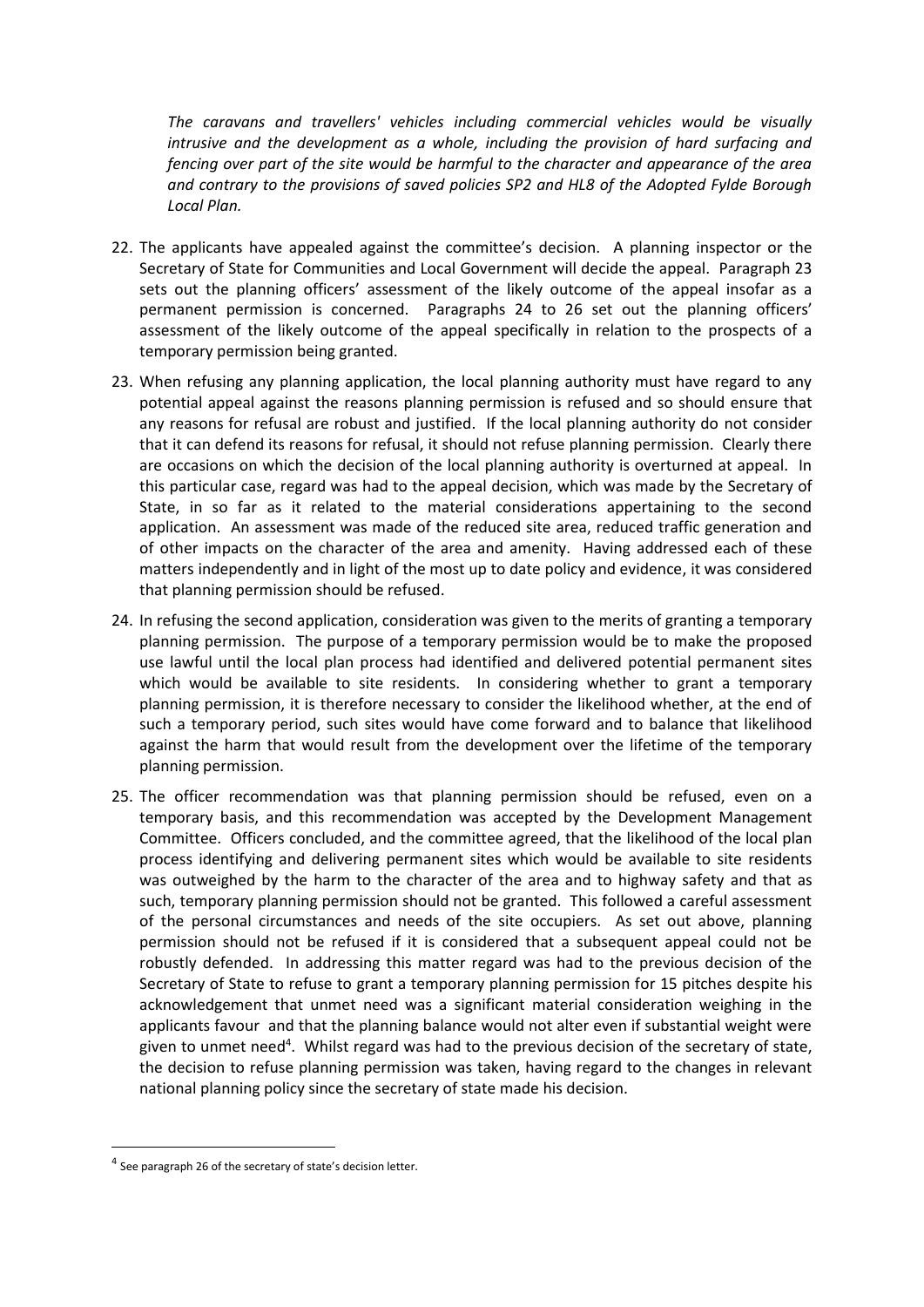- 26. The applicants have now appealed against the committee's decision to refuse the second application. Officers consider that the decision-maker in the appeal will be likely to reach the same conclusion as the committee and dismiss the appeal for the reasons set out in paragraphs 27 -31 below.
- 27. The Fylde Local Plan to 2032 is currently under preparation with an anticipated adoption date of April 2017. The plan is to be a comprehensive development plan for the borough and will include policies relating to the provision of Gypsy and Traveller Sites which will have been informed by the GTAA 2014. A revised preferred option (RPO) of the plan was agreed by the Development Management Committee on  $17<sup>th</sup>$  June 2015 which will be the subject of public consultation in Autumn 2015. In January 2015, the Council issued a "Call for Sites" which included sites suitable for the provision of Gypsy and Traveller pitches. The exercise returned no suitable sites for inclusion in the emerging local plan. Accordingly, the RPO is only able to identify sufficient land to provide up to 6 additional pitches and does not identify sufficient sites to meet the need for the plan period as set out in the GTAA 2014 and additional work will be required in order to identify sufficient sites. The Council has conducted a review of its own land holdings (which are limited) and concluded that it does not hold any land that would be suitable to bring forward as a Gypsy and Traveller site.
- 28. Those Gypsy and Traveller sites that have been identified in the RPO are not available for general occupation as they are privately owned sites that are/have been developed by the prospective site occupiers themselves. It anticipated that any further sites are likely to be promoted on a similar basis.
- 29. The Council will continue to explore ways in which to meet the identified need, including working with neighbouring authorities. However, experience to date indicates that if the local plan is adopted in 2017, it is unlikely that it will be able to identify and deliver sufficient sites to meet the identified need, and that such sites as are identified and delivered would not be likely to be available to site residents.
- 30. It is necessary to balance the likelihood of the local plan process identifying and delivering sites likely to be available to site residents and the personal circumstances of the site residents against the identified harm that would be caused by the continued presence of the site during a priod of temporary permission. The appeal decision identified the areas of harm in regard to impacts upon visual amenity (moderate weight), impact on the scale of the nearest settlement (moderate weight), landscape (substantial weight) and highway safety (Considerable weight). In the planning balance, these impacts were considered to be so significant that they would outweigh any argument in favour of granting planning permission, including the grant of any temporary planning permission. Whilst a smaller scheme would have a lesser impact, in considering the second application, officers consider it likely that the appeal decision-maker would consider that the impacts would still be so severe that planning permission should not be granted. Whilst each of the impacts is significant in the overall assessment, it is considered that the impact on highway safety, which may result in injury or even a fatality to a site occupier or a member of the wider community is so significant that planning permission should not be granted. The absence of any recorded accidents over the period since the occupation of the site in November 2009 is not considered to be justification for the tolerance of a substandard access which is detrimental to highway safety.
- 31. For these reasons it is considered that the appeal against the refusal of the second application is unlikely to result in the grant of a full or temporary planning permission for the site or for any reduced scheme notwithstanding the lack of sites to meet the identified need, the absence of a 5 year supply of housing in general or gypsy and traveller sites specifically and the personal circumstances of the applicants.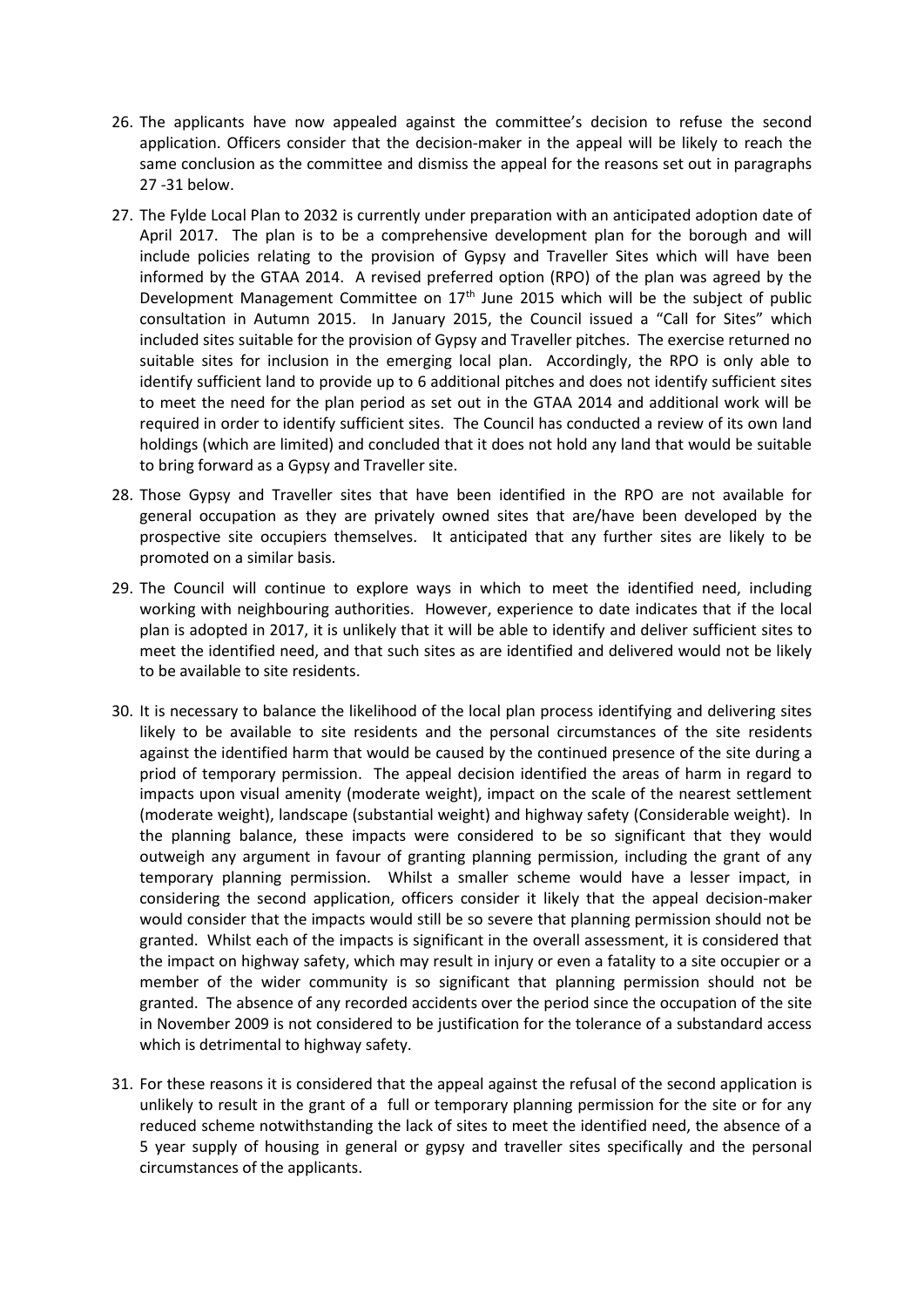- 32. It is considered that the Council has taken a position on the second application which takes full account of the current national and local policy position and local circumstances and that can be robustly defended on appeal. Accordingly, it is considered that the decision to take direct action should not be undermined by the submission of the second application and the appeal against the Council's refusal of it.
- 33. For similar reasons to those set out above which conclude that it would be inappropriate to grant a temporary planning permission, it is considered that it would not be appropriate to tolerate the continued unauthorised occupation of the site in the shorter or longer term.

#### **THE 2009 APPLICATION**

- 34. In reassessing the appropriateness of taking direct action to secure compliance with the enforcement notice, it is appropriate to consider whether or not the development struck at by the enforcement notice continues to be unacceptable in planning terms. Planning officers have revisited their assessment of the 2009 application and they have concluded that the development continues to be unacceptable.
- 35. The development at the site remains an unacceptable form of development in that the harm created to visual amenity, the character of the area and highway safety remain. Whilst there have been no reported accidents at the site entrance in the period of occupation of the site, that is not to say that the site access is safe or that there will not be an accident in future. The original decision to refuse planning permission was taken in the knowledge that there was an unmet need for gypsy pitches in the sub region and the secretary of state noted that the overall planning balance would not alter even if substantial weight were given to unmet need<sup>5</sup>. Accordingly, it is considered that the findings of the GTAA 2014 would not have materially impacted upon the planning balance and that, had the 2009 application been determined today, planning permission would still have been refused. The changes in planning policy between the determination of the 2009 application and the 2014 report are set out in paragraphs 43 to 47 of the 2014 report. The decision to take action to secure the clearance of the site was taken on the basis of this revised appraisal and there have been no changes in planning policy sufficient to result in a different decision being reached. The revised personal circumstances of the site occupiers have been taken into account and it is considered that they do not outweigh the harm that the development as set out in the 2009 application would cause.
- 36. Planning officers have also considered whether an inspector or the Secretary of State, on appeal, would be likely to take the same view as them in relation to a hypothetical reconsideration of the 2009 application in the circumstances prevailing today. They conclude that the decisionmaker would be likely to take the same view, for the reasons set out above.
- 37. Again, having considered the weightings applied to various matters applied by the SoS, it is considered that the Secretary of State would not have come to a different conclusion.

#### **CONCLUSION**

**.** 

- 38. Consideration of the planning merits of the 2009 application and the second application results in the conclusion that both remain unacceptable in planning terms, and that temporary planning permission would not be appropriate. Further, officers are of the view that the Secretary of State or an appeal inspector would reach the same conclusion now.
- 39. Relevant circumstances have not changed sufficiently to affect the balancing exercise that members carried out in reaching the 2014 decision. Accordingly, members are recommended to endorse the 2104 decision.

<sup>&</sup>lt;sup>5</sup> See paragraph 26 of the Secretary of State's decision letter and paragraph 133 of the inspector's report.